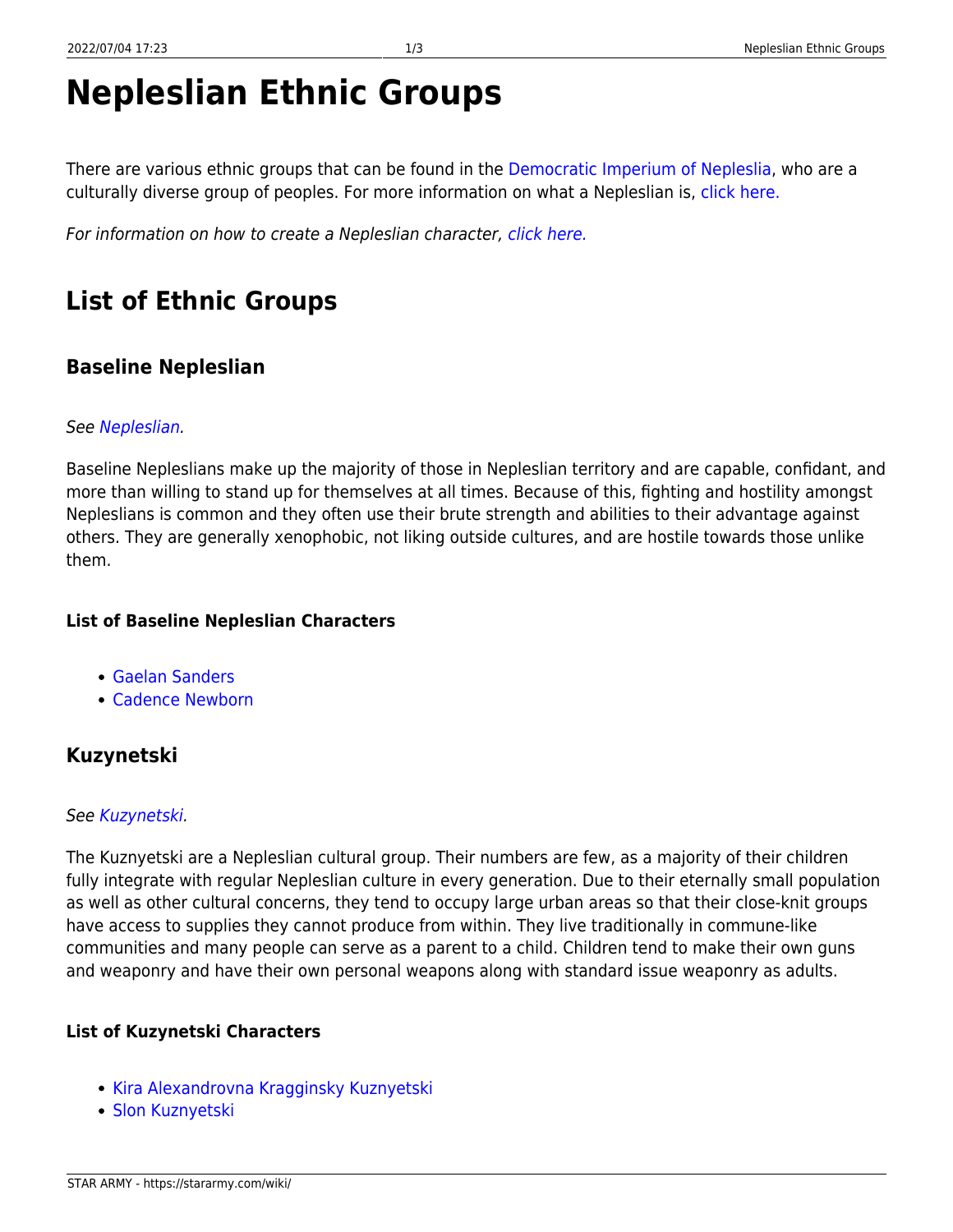#### **Jiyuuian**

#### See [Jiyuuian](https://stararmy.com/wiki/doku.php?id=faction:united_outer_colonies:culture:jiyuuian).

The identity of Jiyuuian is one that is based around the people of the [United Outer Colonies](https://stararmy.com/wiki/doku.php?id=faction:united_outer_colonies), which broke away from Yamatai but were wiped out in [YE 33](https://stararmy.com/wiki/doku.php?id=timeline:ye_33). They were relocated to Nepleslia and, because of this, they are generally grateful to Nepleslia for being there for them when they needed it most. Some joined the Nepleslian military and some others less than trusting of them. They produce new goods, support trade, and are viewed as Nepleslian but still have their own unique identity.

#### **List of Jiyuuian Characters**

- [Mochizuki Sayoko](https://stararmy.com/wiki/doku.php?id=character:mochizuki_sayoko)
- [Rei Witman MD](https://stararmy.com/wiki/doku.php?id=character:rei_witman_md)
- [Motoyoshi Saito](https://stararmy.com/wiki/doku.php?id=character:motoyoshi_saito)

#### **Freespacers in Nepleslian Territory**

#### See [Freespacers](https://stararmy.com/wiki/doku.php?id=species:freespacers).

The Freespacers in Nepleslian territory like to stay in ramshackle, dilapidated, old, broken-down ships. Many collect obsolete and obscure media and information as a form of hobby. They share the average Nepleslian's love of action shows, fast cars, and explosives and enjoy the thrills that many others in Nepleslian territory do, as well. They can be typecast as a bit unpredictable. For instance, those that have jobs are often seen being lazy and doing not much of anything. Drink and drugs of the Freespacers are highly potent, making them even more unpredictable. They also avoid cops like the plague as they wouldn't survive in jail— they're too susceptible to bacterial infections to survive in jail.

#### **List of Freespacers in Nepleslian Territory**

- [Echelon](https://stararmy.com/wiki/doku.php?id=plot:isc_phoenix:npc_list#echelon)
- [Lodemucker Five-four 54-0506-2301](https://stararmy.com/wiki/doku.php?id=character:lodemucker_five-four_54-0506-2301)

#### **ID-SOL Purists**

#### See [ID-SOL.](https://stararmy.com/wiki/doku.php?id=species:id-sol)

The IDeal SOLdiers or ID-SOLs were the first super soldiers to grace the Kikyo Sector and were mass produced by the government. They are proud of their linage and their service to the [Nepleslian Star](https://stararmy.com/wiki/doku.php?id=faction:nepleslia:military) [Military](https://stararmy.com/wiki/doku.php?id=faction:nepleslia:military) with most pure ID-SOLs still seeing active duty. Their children, the half ID-SOLs are also highly respected for the genes of their fathers and grandfathers, all of which are male due to the Super-Y Chromosome. They are hyper aware of whatever is testosterone-fueled for that reason.